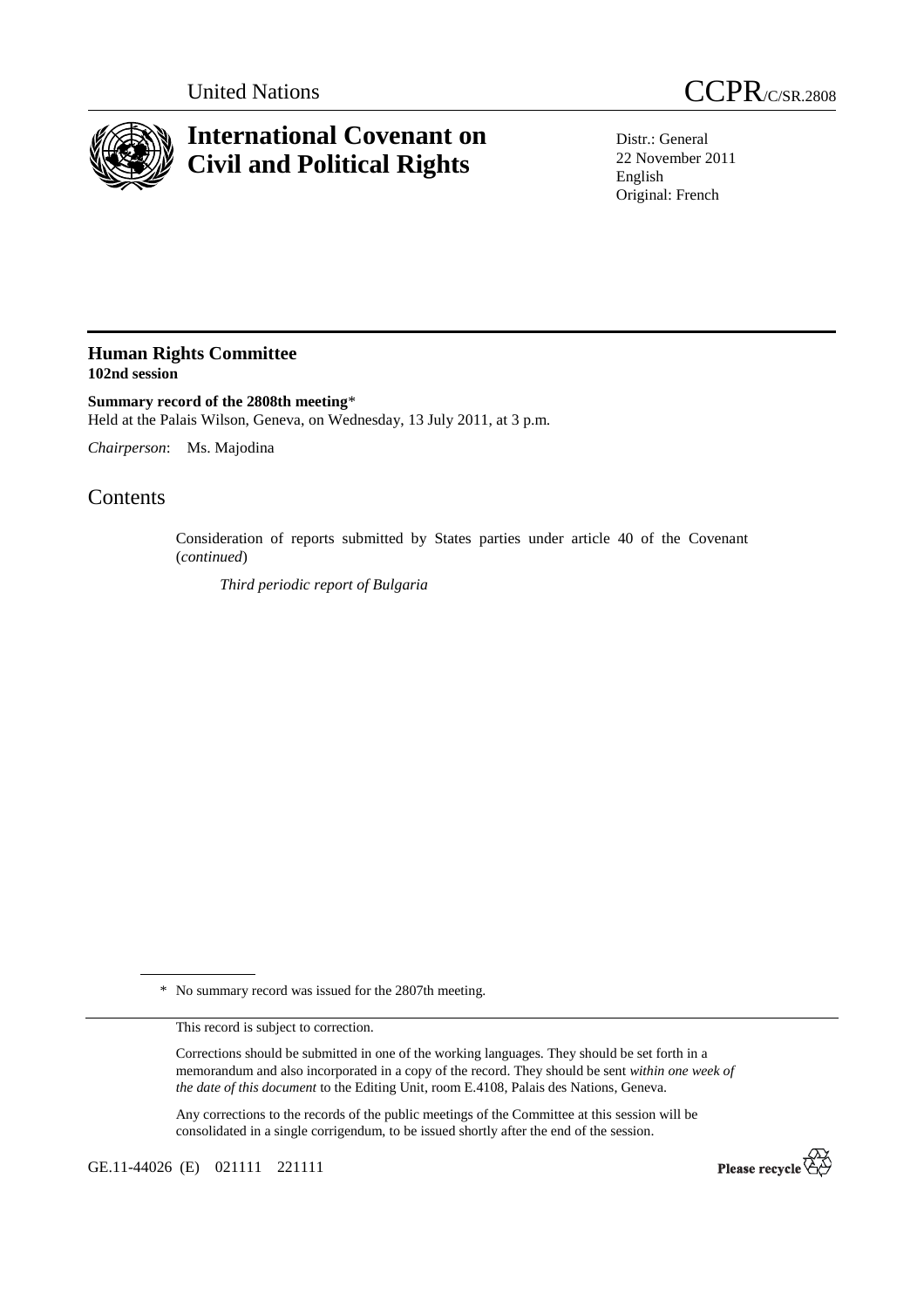*The meeting was called to order at 3 p.m.* 

 **Consideration of reports submitted by States parties under article 40 of the Covenant**  (agenda item 7) (*continued*)

*Third periodic report of Bulgaria* (CCPR/C/BGR/3; CCPR/C/BGR/Q/3; CCPR/C/BGR/Q/3/Add.1)

1. *At the invitation of the Chairperson, the delegation of Bulgaria took places at the Committee table.*

2. **Mr. Tzantchev** (Bulgaria), introducing the third periodic report of Bulgaria, said that the high-level delegation participating in the consideration of the report reflected the will of the Government to hold an open and frank exchange with the Human Rights Committee on how Bulgaria was meeting its obligations under the Covenant, on the challenges faced in that regard and on the lessons learned during the implementation of the Covenant.

3. Over the past decade, Bulgaria had been unable to submit the required reports to the human rights treaty bodies because of the tremendous efforts needed to synchronize its domestic legislation and practices with European norms and principles. However, it was now up to date with the submission of its periodic reports and was determined to cooperate closely with the different human rights treaty bodies. The recent visit, in May 2011, of Ms. Gabriela Knaul, Special Rapporteur on the independence of judges and lawyers, and the even more recent visit (ending on 12 July 2011) of Ms. Gay McDougall, Independent expert on minority issues, illustrated the new impetus given to that cooperation. On 17 March 2011, the Working Group on the Universal Periodic Review had completed the first universal periodic review of Bulgaria. Of the 113 recommendations made, the Government was able to accept 108; the difficulties in accepting the remaining 5 stemmed largely from problems of inconsistency with the Constitution.

4. The report and the written replies to the list of issues had been prepared in close cooperation with all the relevant bodies, notably the Office of the Ombudsman of Bulgaria, the Commission for Protection against Discrimination and, for certain matters, the representatives of local authorities.

5. Considerable progress had been made in recent years. Bulgaria was now party to the core international human rights treaties and had accepted the most far-reaching scrutiny of its human rights record, including binding judgements of the European Court of Human Rights, with regard to individual complaints. Following the entry into force of the Lisbon Treaty in 2009, Bulgaria was also bound by the Charter of Fundamental Rights of the European Union. Generally, in accordance with the Constitution, the international treaties to which Bulgaria was party and which had been promulgated pursuant to the established procedure formed an integral part of domestic law and would prevail in case of a conflict of laws.

6. During the reporting period, Bulgaria had undergone profound changes, in terms of both legislation and practice. Those changes were linked to the fact that it had become a member of the Council of Europe and subsequently of the European Union, but they had also ensured a stricter implementation of the provisions of the Covenant. The authorities were continuing to strengthen legislation in order to ensure the full independence, impartiality and effective functioning of the judiciary; to improve the response of the executive to human rights challenges, such as the protection of vulnerable persons; to update national integration policy; and to strengthen the mechanisms allowing civil society to exercise control over the actions of law enforcement agencies. Several recent developments were worth noting. In the context of developing a European framework for national action plans to improve the situation of the Roma, the Bulgarian authorities had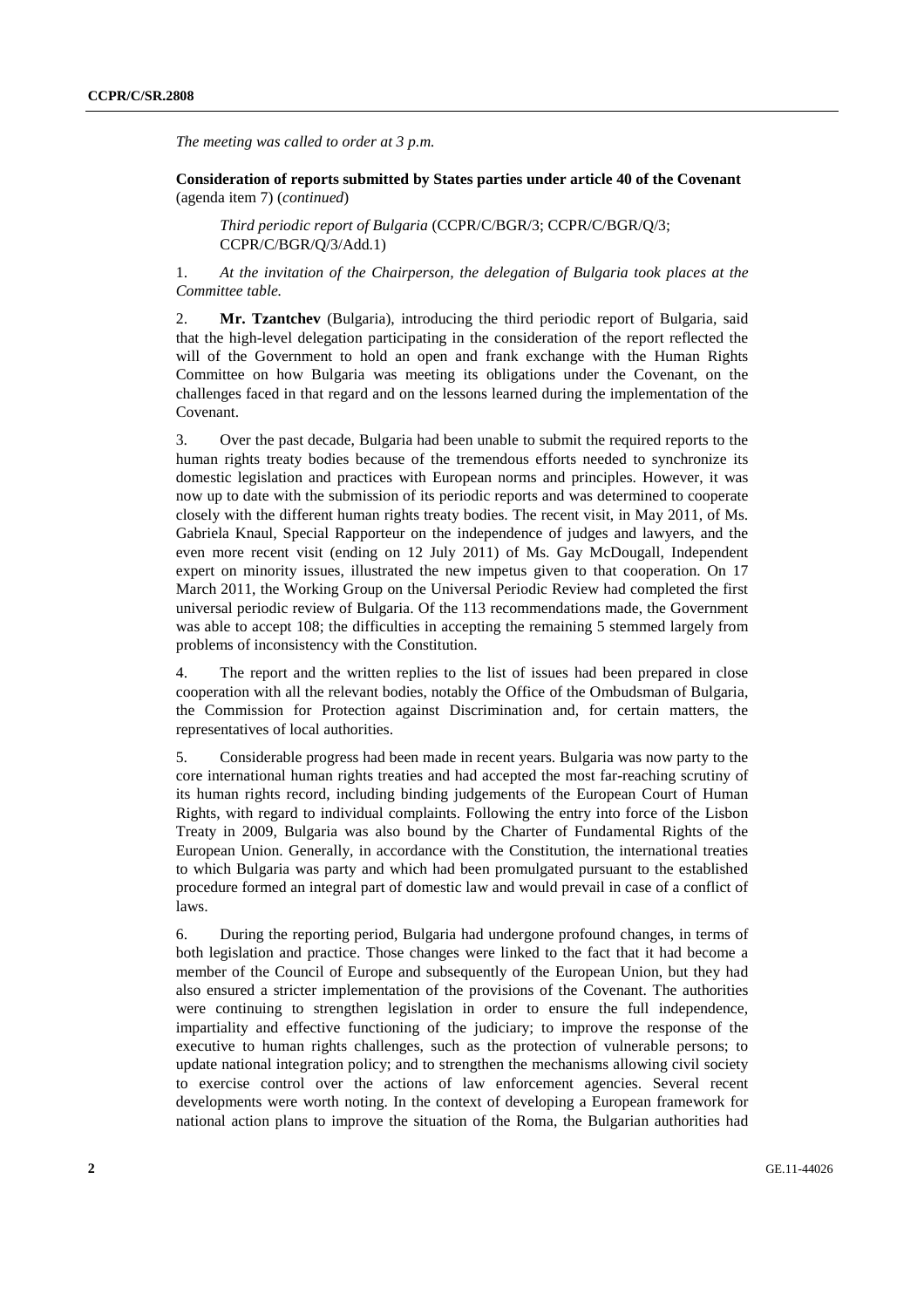once more reviewed their policy for the equal integration of the Roma in society. As in most other Central and Eastern European countries, the difficulties faced by the Roma in Bulgaria were largely socio-economic. Bulgarians of Roma origin enjoyed all the rights provided for in the Constitution and other legislation, which established the principles of non-discrimination and equality. Thus, members of the Roma community had equal access to public services and facilities, but they must avail themselves of the possibility of using those services. The Government had taken various steps to better inform the Roma about that matter. Moreover, the Penal Code had been amended to strengthen the response to hate speech and hate crimes, and the Ministry of the Interior had been working with the relevant international bodies to enhance its capacities in that regard.

7. The Government was continuing its efforts to close all childcare institutions by 2025 and to replace them by a network of community-based services providing the conditions of a family environment. The closure of institutions for children with disabilities and medical and social centres for children up to the age of 3 was also a priority. In the meantime, conditions in State and municipal childcare institutions had to be improved.

8. In April 2011, Bulgaria had ratified the Optional Protocol to the Convention against Torture and Other Cruel, Inhuman or Degrading Treatment or Punishment, and the Ombudsman had expressed his willingness to act as the national preventive mechanism provided for in the Protocol. With regard to domestic legislation, new legislation had been adopted that provided for the creation of special courts for organized crime and corruption cases. A new unified Election Code had also been adopted which should provide better safeguards for free and democratic elections.

9. Cooperation with non-governmental organizations (NGOs) had been strengthened and several ministries had decided to avail themselves of the civil society monitoring mechanisms in order to enhance the effectiveness of their activities. For example, the Ministry of the Interior had been working with the Open Society Institute to monitor the implementation of projects with a view to the accession of Bulgaria to the Schengen area. The same NGO was cooperating with the Ministry of Labour and Social Policy to define benchmarks to measure the effects of the integration policy. Finally, it should be noted that the Ombudsman and the Commission for Protection against Discrimination had applied for accreditation by the International Coordinating Committee of National Institutions for the Promotion and Protection of Human Rights.

10. **The Chairperson** thanked the Bulgarian delegation and invited Committee members to ask additional questions concerning items 1 to 14 on the list of issues.

11. **Mr. Thelin** noted that since the submission of the second periodic report (CCPR/C/32/Add.17), which dated back to 1993, Bulgaria had undergone significant changes and, in particular, had joined the European Union in 2007. Bulgaria's membership of the European Union provided a guarantee of enhanced respect for international human rights standards by the State party, as the fundamental element of any democracy based on the rule of law. Among other instruments, Bulgaria had ratified the Covenant and therefore had an obligation to honour its commitments arising therefrom.

12. The Covenant was directly applicable in the State party since it was an integral part of domestic law. In its concluding observations on its consideration of Bulgaria's second periodic report (CCPR/C/79/Add.24), the Committee had welcomed the references that the Constitutional Court had made to the Covenant in several of its judgements. He had therefore been surprised to read in the written replies that the Supreme Judicial Council had no record of cases where provisions of the Covenant had been directly invoked before the courts. Perhaps that was due to the fact that, since the State party had joined the Council of Europe and the European Union, European conventions and European law in general had taken precedence over the Covenant, which had been relegated somewhat to the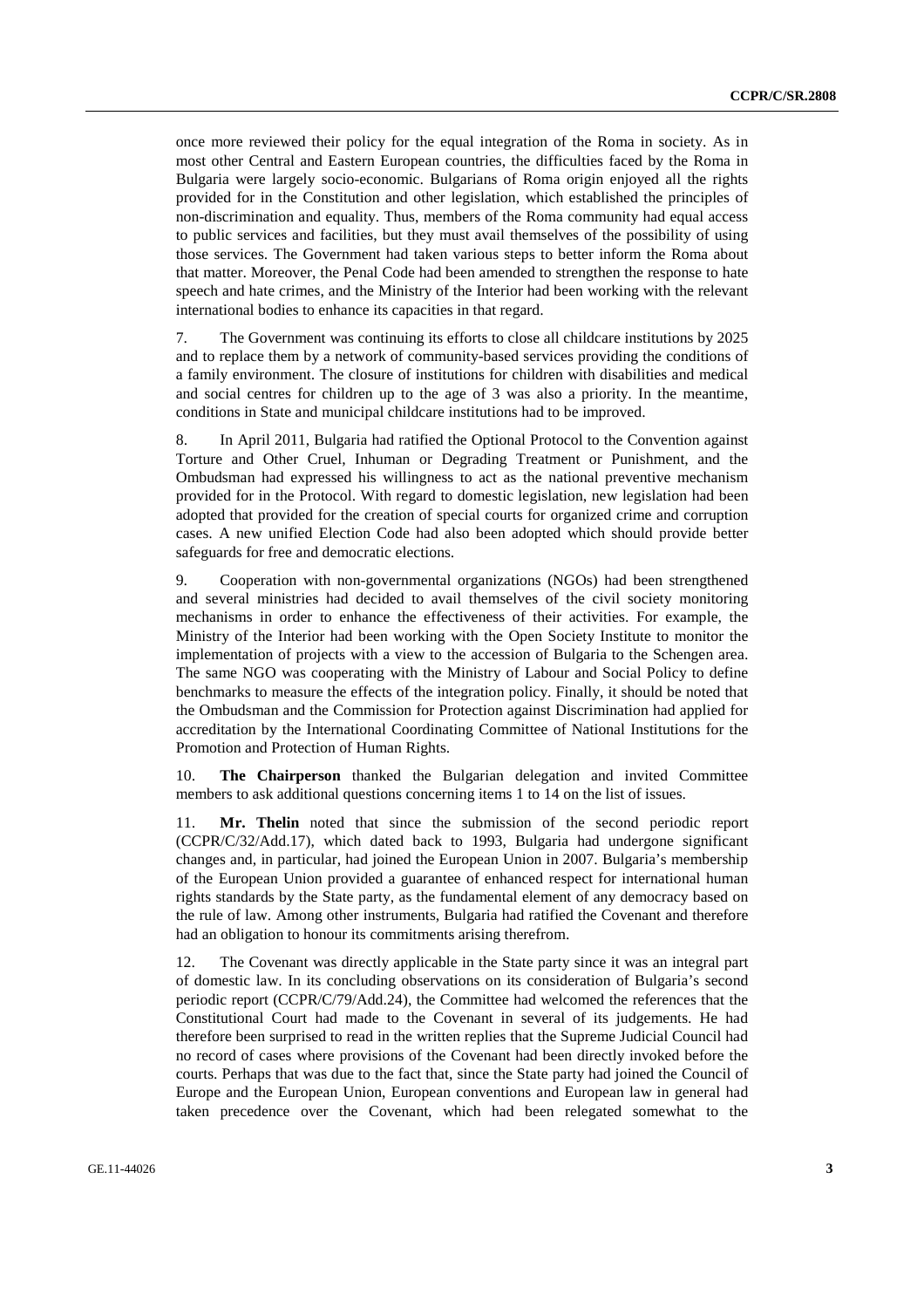background, to the point where judges, lawyers, and even more so, the public, were perhaps not even aware that it was still in force in the State party. The Bulgarian Government should clearly encourage the dissemination of information about the Covenant because, although there were many similarities between all the international human rights instruments, they could be considered to reinforce each other in many respects, and the judiciary could usefully base its decisions on both European conventions and United Nations instruments.

13. He referred to a very recent judgement of the Supreme Administrative Court in a case involving issues of gender discrimination, which had held that international instruments were binding on the State but not on the courts. Of course, the decision could apparently be appealed before the national courts, and the possibility that the judges' finding might be overturned by a higher court could not be excluded, but it might also reflect the fact that the judges did not know that ratified international human rights instruments were an integral part of domestic law. Furthermore, the written replies also stated that the courts were one of the remedial mechanisms in cases where rights under the Covenant had been violated. However, if the courts never invoked the provisions of the Covenant, it would be difficult for them to play that role. In any case, judges must recognize the applicability of the Covenant and other ratified international instruments for victims to refer violations of their rights to the courts.

14. Bulgaria had set up a Commission for Protection against Discrimination, and the written replies provided statistics on cases examined under the Law on Protection against Discrimination (table 5). He noted that in 2009 the motion had been granted in only two cases, and only three in 2010, which was very little. He asked the Bulgarian delegation to comment on the figures given in table 5.

15. Bulgaria had harmonized its legislation with the *acquis communautaire* following its accession to the European Union. However, it would also be interesting to know what reforms had been undertaken to strengthen institutions, particularly the judiciary and the legal system, in anticipation of Bulgaria's accession to the European Union in 2007. More generally, he concurred with the opinion of the Special Rapporteur on the independence of judges and lawyers that the judiciary was a pillar of any democratic society and that its integrity and independence must be fully assured.

16. It was stated in the written replies that the Government had developed a strategy to combat corruption, but no details had been provided on substantive measures envisaged within that framework. He would appreciate receiving information from the Bulgarian delegation on that matter. He also wished to know what the composition of the Supreme Judicial Council was; what links that body had with other institutions, such as the Bar Association; and how the authorities reconciled the need for judicial review permitting, for example, disciplinary action against judges on the one hand, and respect for the independence of the judiciary on the other. Some countries had addressed the issue by entrusting the judiciary with the task of taking disciplinary action, while others had chosen to give that responsibility to the executive. He wanted to know what the situation was in Bulgaria.

17. According to the information provided by NGOs, particularly the Bulgarian Helsinki Committee, efforts to combat corruption were currently focused on the judiciary and did not cover corruption within the police force and the prosecution services. He hoped that was not the case in reality because, if corruption also existed in the police force and the prosecution services, the authorities must act, especially since those two institutions did not enjoy independence from the executive as the judiciary did. He asked the Bulgarian delegation to indicate the number of judges, police officers and prosecutors who had been punished and what those punishments had been.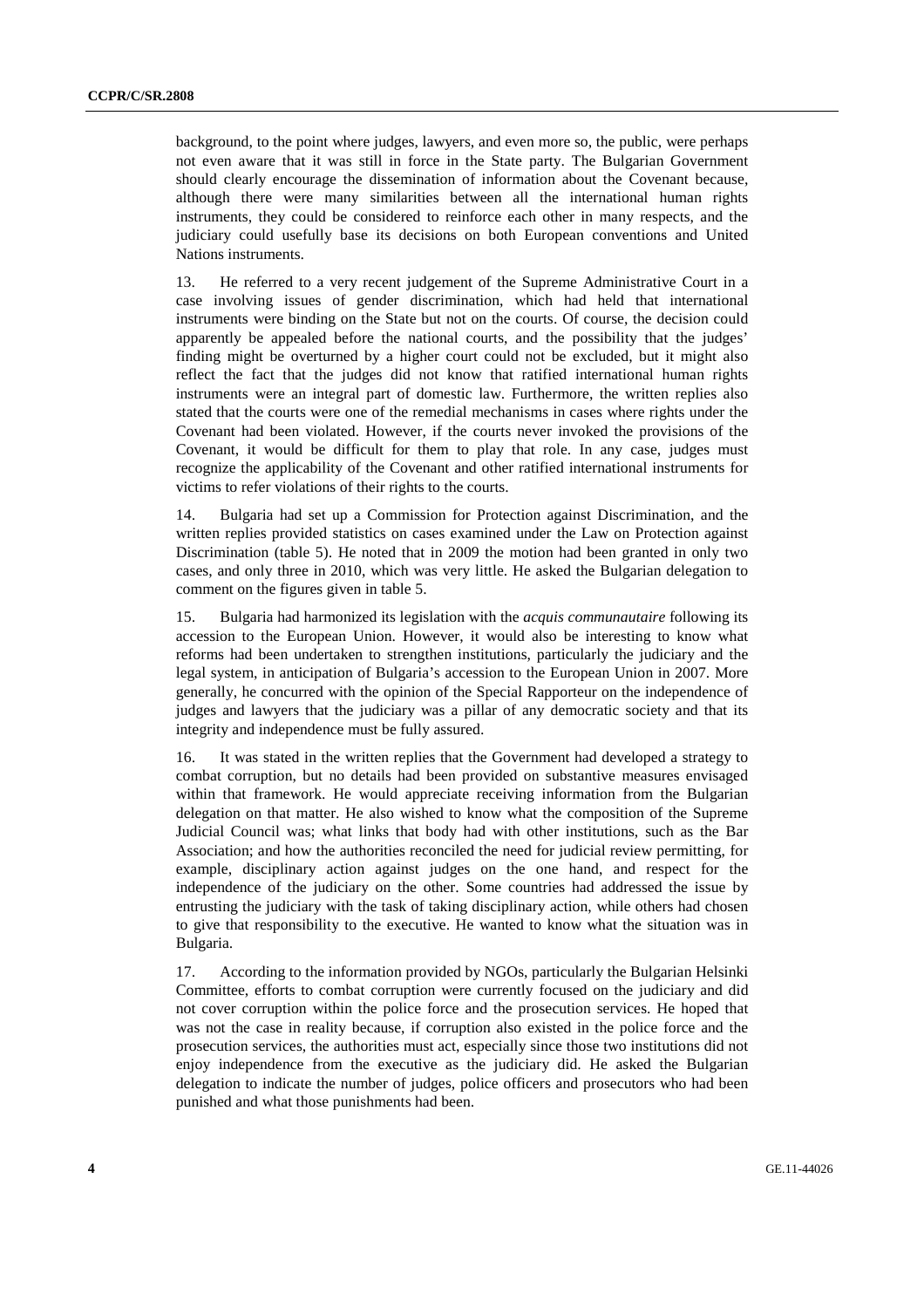18. Cases concerning the Law on the Liability of the State and the Municipality for Damage had been referred to different courts, as reflected in table 9 of the written replies. However, the table did not specify the number of cases in which judges had awarded compensation to the complainant, had found against the applicant or had dismissed the proceedings; nor did it specify the nature of the injury suffered and the amount of compensation awarded. He requested details on all those points.

19. The Committee had asked the State party to provide information on the grounds on which a person could be deprived of liberty, as the written replies focused essentially on police detention. According to information provided by the Bulgarian Helsinki Committee, deprivation of liberty affected the mentally ill, foreigners and even schoolchildren. He asked the Bulgarian delegation to clarify the situation in that regard. Moreover, the Committee on the Rights of the Child had recommended that the State party bring its legislation on juvenile delinquency into line with the Convention on the Rights of the Child; it had apparently not yet done so, and he enquired what stage the process had reached.

20. NGOs had also reported an increase in police brutality in Bulgaria, and in particular several cases in which overzealous police officers had arrested important political figures and business leaders in conditions that violated the right to presumption of innocence. He recalled that, as stated in the Committee's general comment No. 32 on article 14 of the Covenant, it was a duty for all public authorities to refrain from prejudging the outcome of a trial, to avoid committing a violation of the right to presumption of innocence.

21. Finally, table 10 of the written replies contained statistics on cases of legal challenge to arbitrary arrest or detention under the Law on the Liability of the State and the Municipality for Damage, but did not indicate the number of cases in which the complainants had obtained satisfaction. Nothing was said about the amount of compensation awarded and he would be grateful to the Bulgarian delegation to supplement that information orally.

22. **Ms. Motoc** noted that, in the fight against terrorism, Bulgaria was party to several international conventions, that it had implemented Security Council resolution 1373 (2001) and that it had taken a number of legislative measures. However, table 1 in the written replies, which addressed anti-terrorism cases brought under the provisions of the Penal Code, mentioned only one case in 2010, and none for 2009. Was that due to the fact that there had been no terrorist acts in Bulgaria? Yet, NGOs had mentioned some activities related to terrorism, and she was therefore surprised by the small number of cases mentioned in the written replies. She asked the Bulgarian delegation to clarify the matter.

23. Some substantive steps had been taken in the fight against terrorism, which were to be welcomed. For example, Bulgaria had adopted various measures to ensure security at Burga airport and, with regard to international cooperation, agreements had been reached with neighbouring countries such as Greece and Romania. A cooperation programme for training anti-terrorism operatives had also been developed with the United States of America.

24. She asked the delegation where it considered the corruption within the judiciary came from in Bulgaria and why the European authorities were more interested in that subject in the case of Bulgaria than in other former communist countries that had joined the European Union before Bulgaria, such as Hungary, the Czech Republic or Slovakia. In view of the Law on the Judiciary, adopted in 2010, she asked whether the Bulgarian authorities intended to establish a system to oversee disciplinary action against judges; what kind of system they would choose; and what was the position of judges on that issue. Bulgaria had informed the European authorities of its commitment to the adoption of a new Penal Code and she wondered what stage had been reached in the process of drafting that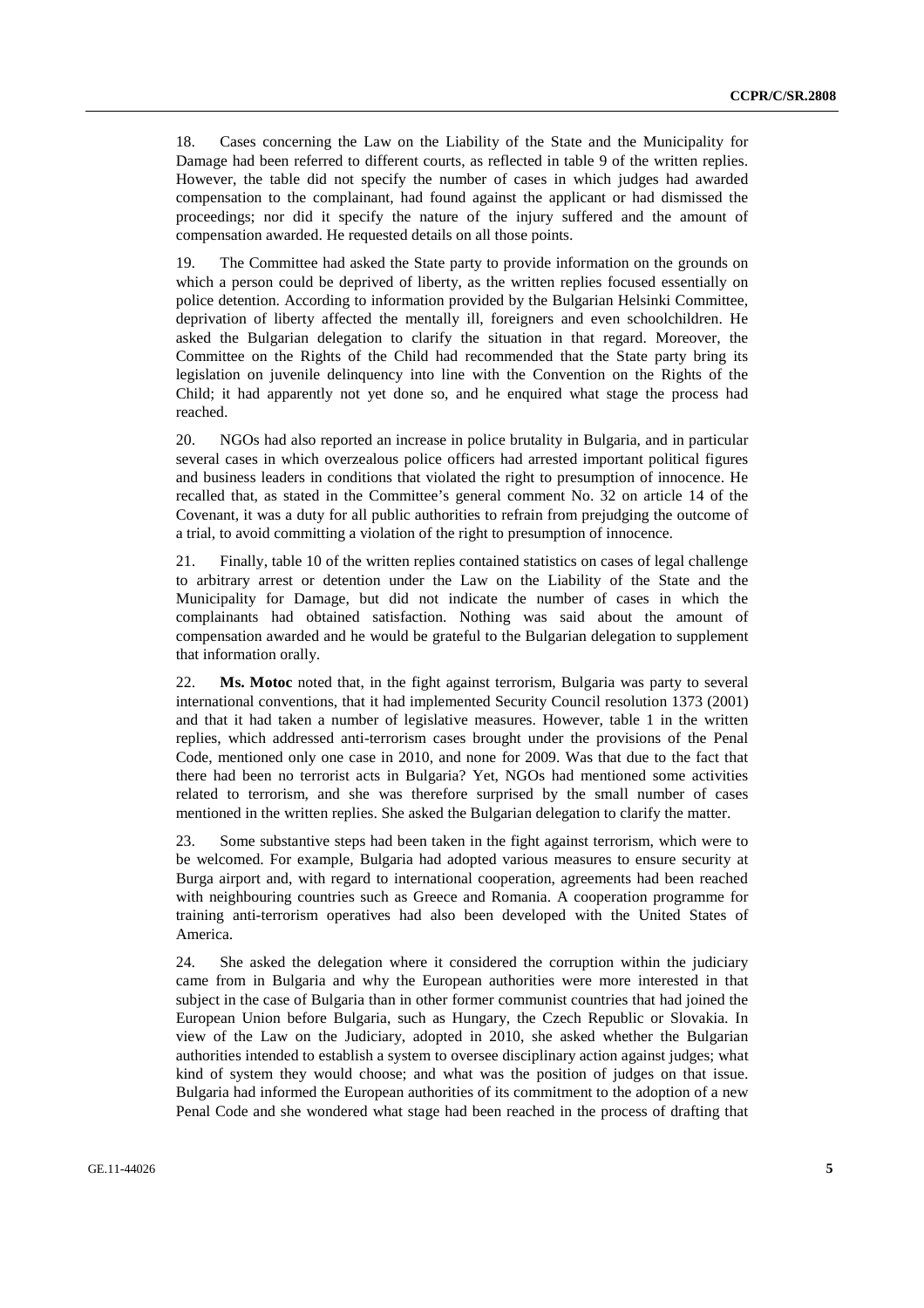text, the final version of which was expected by the end of 2011. She also enquired how the system for the publication of judicial decisions worked and what the procedure was for appointing senior judges. It was a fact that trials often ended in acquittal in corruption cases, especially when politicians were involved, which raised the question of corruption at high levels of government; what measures had been taken to ensure that effective investigations were conducted in such cases? She asked whether the delegation would be able to indicate what stage had been reached in the reform of the customs administration that had been undertaken as part of the fight against transnational organized crime. Given the implementation of Framework Decision 2005/212/JHA of the Council of the European Union, dated 24 February 2005, on confiscation of crime-related proceeds, instrumentalities and property, and as the State party had drafted a bill in that field with the help of the European Commission for Democracy through Law (Venice Commission), it would be interesting to know if it already applied the broad provision to confiscate the illegal profits and possessions obtained from crimes committed abroad that were kept in Bulgaria.

25. **Mr. Lallah** thanked the State party for its detailed written replies that gave specific information about the actual situation, although, with regard to discrimination cases, the statistics revealed nothing about the grounds for discrimination or the action taken. Questions 4 to 7 of the list of issues dealt with the broad subject of discrimination; the Committee referred to article 26 of the Covenant, which prohibited discrimination in conjunction with other articles, such as article 3 and other provisions that guaranteed the right of individuals or specific groups to protection by the State. According to information from the Bulgarian Gender Research Foundation and the Bulgarian Helsinki Committee, there were many cases of discrimination against minority groups and women in Bulgaria. The State party had adopted a National Strategy for Promotion of Gender Equality 2009– 2015, but it did not seem to have been implemented effectively. The Bulgarian authorities had also set up a Commission for Protection against Discrimination and it would be interesting to know whether the Commission had the power to enforce its decisions. He was concerned that neither the Commission nor the courts seemed to feel directly implicated in the task of restoring the rights of victims of discrimination. It would perhaps be necessary to provide training for judges on that issue.

26. The report of the Working Group on the Universal Periodic Review on Bulgaria (A/HRC/16/9) contained numerous recommendations for measures to improve the situation in regard to gender equality, which reflected the lack of action by the State party to combat gender-based discrimination.

27. He was concerned about the situation of the Roma, who were still disadvantaged economically and socially; whose physical integrity was attacked; and who continued to suffer from the treatment accorded to them by the judicial system. He referred to the worrying campaign of forced evictions of Roma from their homes to which they had recently been subjected in some cities, even though they had occupied the houses for many years. He believed those expulsions had been motivated by the fact that the dwellings were located near the city centre, an area of interest to property developers. He asked whether the Bulgarian authorities planned to compensate those expelled or provide them with alternative accommodation.

28. According to the information available to him, a guardian was appointed to persons with mental disabilities, which was sometimes the same authority that was responsible for the person with disabilities. That situation appeared to present a high risk of conflict of interest, especially as persons with disabilities often did not even know who their guardian was. It followed that in case of a dispute or if the interests of the person with disabilities were seriously jeopardized, they had virtually no recourse. Would it not be possible to consider ways to remedy the situation to ensure the fundamental rights of persons with mental disabilities and to enable them to receive assistance?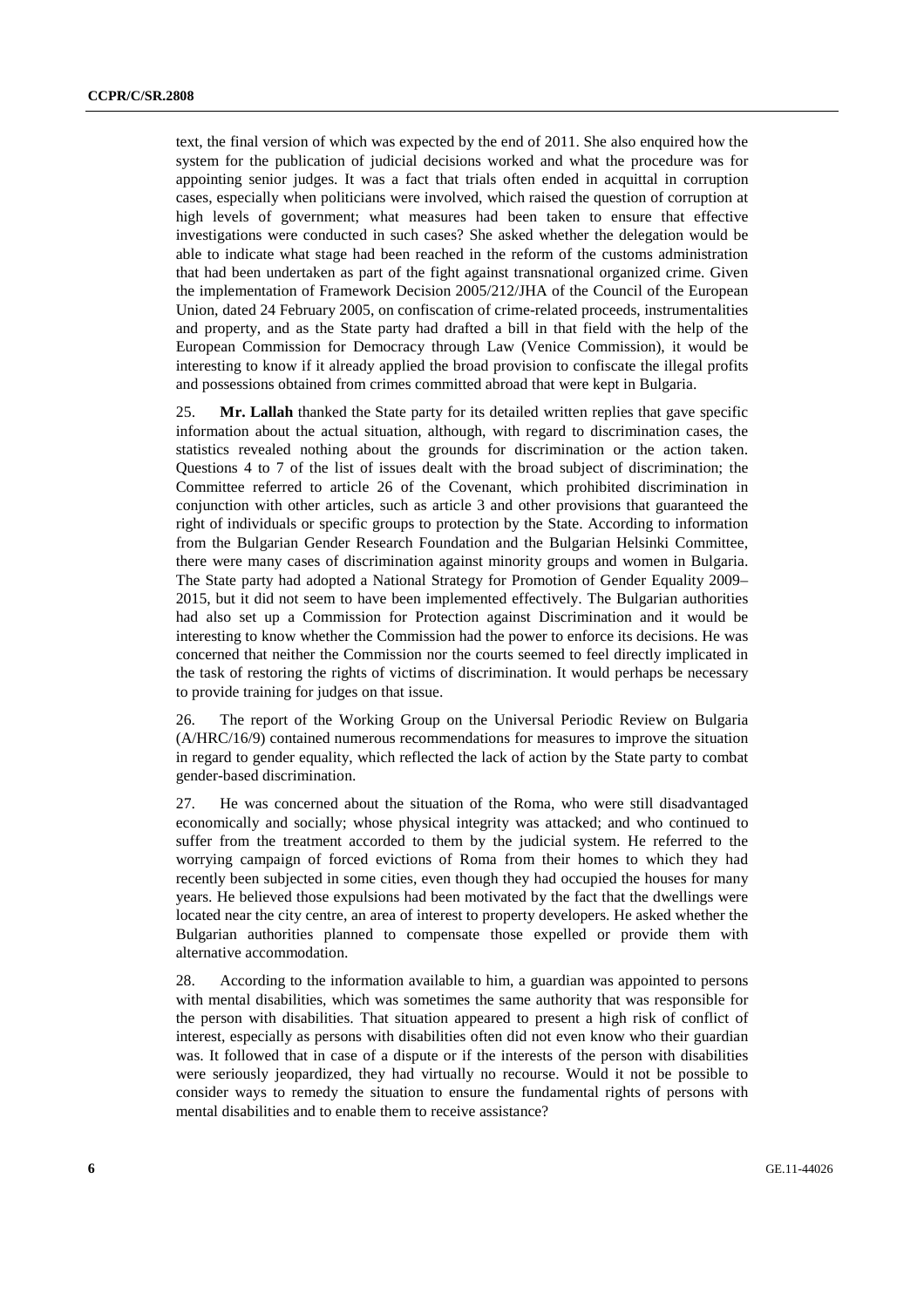29. **Mr. Salvioli** said he was concerned that the Bulgarian Penal Code still contained no definition of torture corresponding to that given in the Convention against Torture and Other Cruel, Inhuman or Degrading Treatment or Punishment and that torture had not been specifically criminalized in accordance with the Covenant. That issue had already been the subject of a recommendation by the Committee against Torture in the conclusions and recommendations made in 2004 following consideration of the third periodic report of Bulgaria, and had also been raised by the Human Rights Committee in 1993 in connection with its consideration of the State party's second periodic report. The legislature must take immediate steps to bring national legislation into line with the international obligations undertaken by the State party.

30. According to information from the Bulgarian Helsinki Committee and Amnesty International, Bulgarian security forces and police used excessive force and abuses generally remained unpunished, as had already been noted by the European Court of Human Rights in the cases brought before it. The comments of the delegation in that regard would be helpful. On the matter of domestic violence, the information provided focused only on cases filed under civil law and he said that he would welcome information, including statistics, on criminal prosecutions against and convictions of perpetrators of domestic violence. He asked if cases of domestic violence were prosecuted automatically, whether or not the victim had made a complaint. The State party had adopted many measures to eradicate the practice of corporal punishment, but, given the recommendation made in 2008 by the Committee on the Rights of the Child (CRC/C/BGR/CO/2, para. 32 (c)), he would like information on decisions taken by the administrative authorities and on criminal proceedings that might have been instituted against the perpetrators of corporal punishment against children. It would be helpful if the State party undertook an assessment of the situation regarding traffic in persons. In view of the persistence of the problem, the answers given on the subject did not meet the concerns expressed by several States in 2010 within the framework of the universal periodic review of Bulgaria.

31. **Mr. Bouzid** said that the State party had made significant efforts in the fight against trafficking in persons and, in particular, had adopted the Law on Combating Trafficking in Human Beings. However, the problem remained and, according to NGO reports, there had been cases of trafficking in pregnant Bulgarian women at the border with Greece for the sale in Greece of their newborn children, as well as cases of trafficking in Roma children. The delegation might inform the Committee of additional efforts that had been made in that area. Also according to NGO reports, it sometimes happened that, in case of a dispute within couples, the father took the child away from the mother. When she filed a complaint, she was told that both parents had equal rights with regard to the children; was there perhaps a difference in treatment between fathers and mothers?

32. **Mr. Flinterman** said that there was no specific law in Bulgaria to promote gender equality and that the relevant legislation in that regard was the general Law on Protection against Discrimination. He asked whether a new Equal Opportunities for Women and Men Bill would be presented to Parliament, since the text proposed in 2006 had been rejected. The State party stated in its written replies to the list of issues that most of the cases reported to the Commission for Protection against Discrimination related to multiple discrimination. It would be interesting to know what forms of discrimination were concerned, including how many cases involved acts of discrimination against minority women, particularly Roma women.

33. He asked the delegation to clarify the role of the Ethics Commissions in efforts to address the dissemination through the media of stereotyped messages of women. It would be useful to have examples of complaints made to those bodies and to know what follow-up had been given to those complaints. With regard to the Law on Protection against Domestic Violence, it was surprising to see that it did not differentiate between men and women, even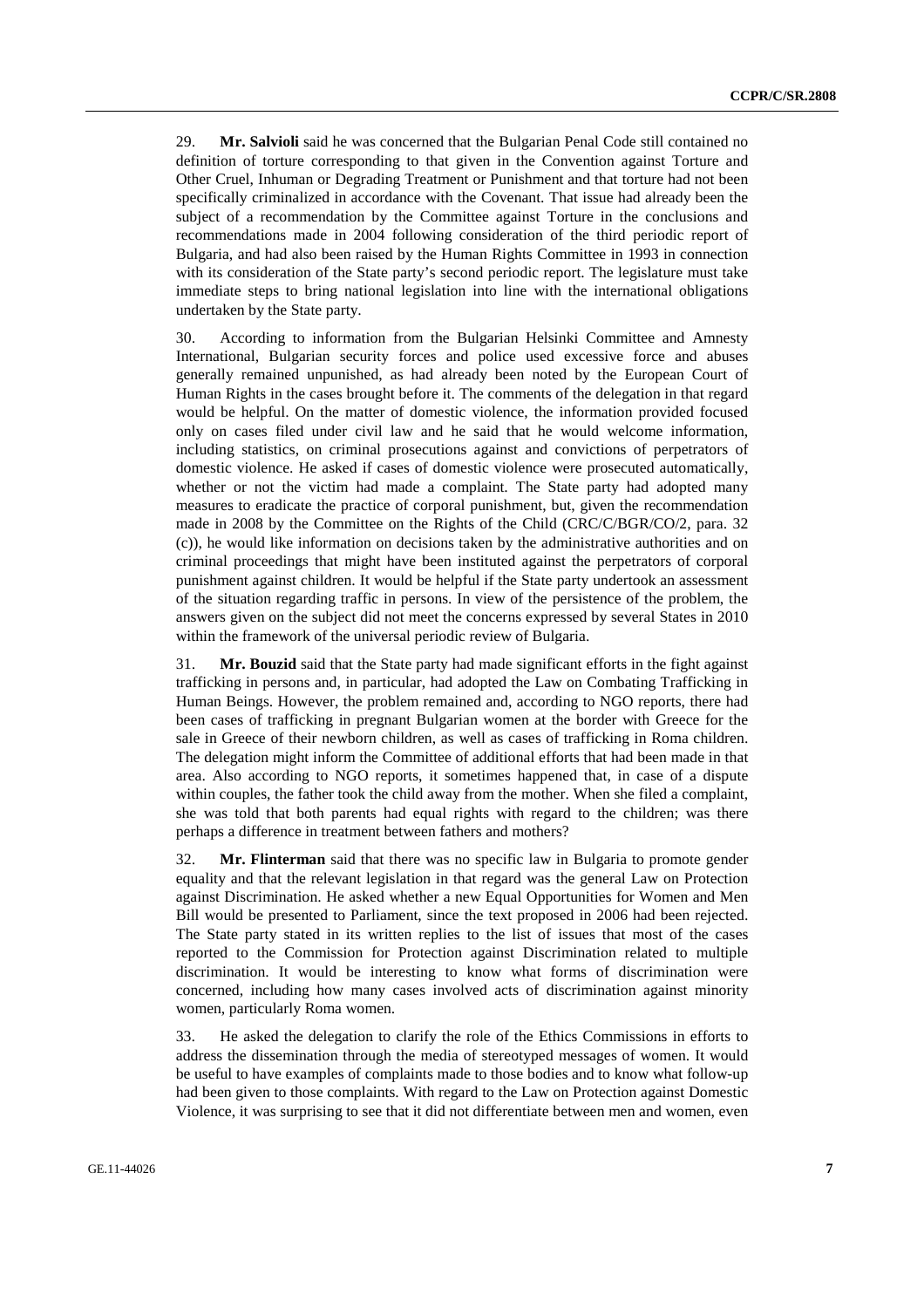though the victims of such violence were mainly women and that violence against women was undeniably a form of gender discrimination. It would be desirable for the State party to review its position to reflect, in law, the fact that domestic violence raised primarily the issue of protecting women's fundamental rights. Similarly, although trafficking in persons affected both men and women, it was always interesting to know the proportion of victims of each sex. He invited the delegation to comment from that perspective on the figures given in the written replies on the subject.

34. **Sir Nigel Rodley** noted that the investigating commission charged with shedding light on the death of Marian Dimitrov in 2010 had concluded that the officers of the Pleven Regional Directorate had acted in conformity with the requirements of the Law on the Ministry of the Interior. Not knowing the content of that Law, he questioned its compliance with the United Nations Basic Principles on the Use of Force and Firearms by Law Enforcement Officials, particularly with regard to the criteria of necessity and proportionality. The comments of the delegation on that point would be welcome.

*The meeting was suspended at 4.25 p.m. and resumed at 4.50 p.m.* 

35. **Mr. Tzantchev** (Bulgaria) said that the Constitutional Court had referred to provisions of the Covenant in several of its decisions. He mentioned in particular decision No. 2 of 1998, relating to the application of article 8 of the Council of Europe Framework Convention for the Protection of National Minorities, in which the Court cited article 18 of the Covenant, and decision No. 1 of 2000, which referred to paragraph 2 of article 22 in conjunction with article 11 of the European Convention on Human Rights. It was true that in current practice, judges tended to refer to the European Convention rather than to the Covenant, but that was simply due to the influence of the extensive jurisprudence of the European Court and did not mean that Bulgaria had established a hierarchy of international instruments to which it was party. The Supreme Court of Cassation had also confirmed the applicability of international treaties in domestic law, including the Covenant, in its interpretative decision No. 2 of 16 July 2009.

36. His delegation did not have sufficient information to respond immediately to questions on terrorism cases and the reform of the customs administration, but the information requested would be sent shortly to the Committee in writing. With regard to the Law on Forfeiture of Criminal Assets, it should be noted that the text presented to Parliament had not been approved on first reading and was therefore still pending.

37. **Ms. Panova** (Bulgaria) said that the Supreme Judicial Council was regulated by the 2007 Judicial System Act. It had 25 members, of whom 3 (the President of the Supreme Court of Cassation, the President of the Supreme Administrative Court and the Prosecutor General) were ex officio members and 22 were elected for a non-renewable term of five years (11 by the judiciary and 11 by the National Assembly). Since the 2007 reform, the Supreme Judicial Council had become a permanent body, composed of two committees, charged with addressing questions related to professional competence and to the career of judges and ethical issues respectively.

38. The Constitution and the 2007 Act contained various provisions to ensure the transparency of the judiciary and the independence of judges. The meetings of the Supreme Judicial Council were public. Decisions of the Council were published on the Internet, as were nominations for judges, prosecutors and inspecting magistrates with their personal and other relevant information. Several mechanisms had been set up to combat corruption, the most recent being the General Inspectorate, established in 2007, which could initiate disciplinary proceedings. In addition, a strategy to combat corruption had been adopted by the Council for 2008–2012. Judges were prohibited from holding a certain number of other functions incompatible with their office and from participating in political activities. In addition, all magistrates had to declare their income and assets to the Court of Audit.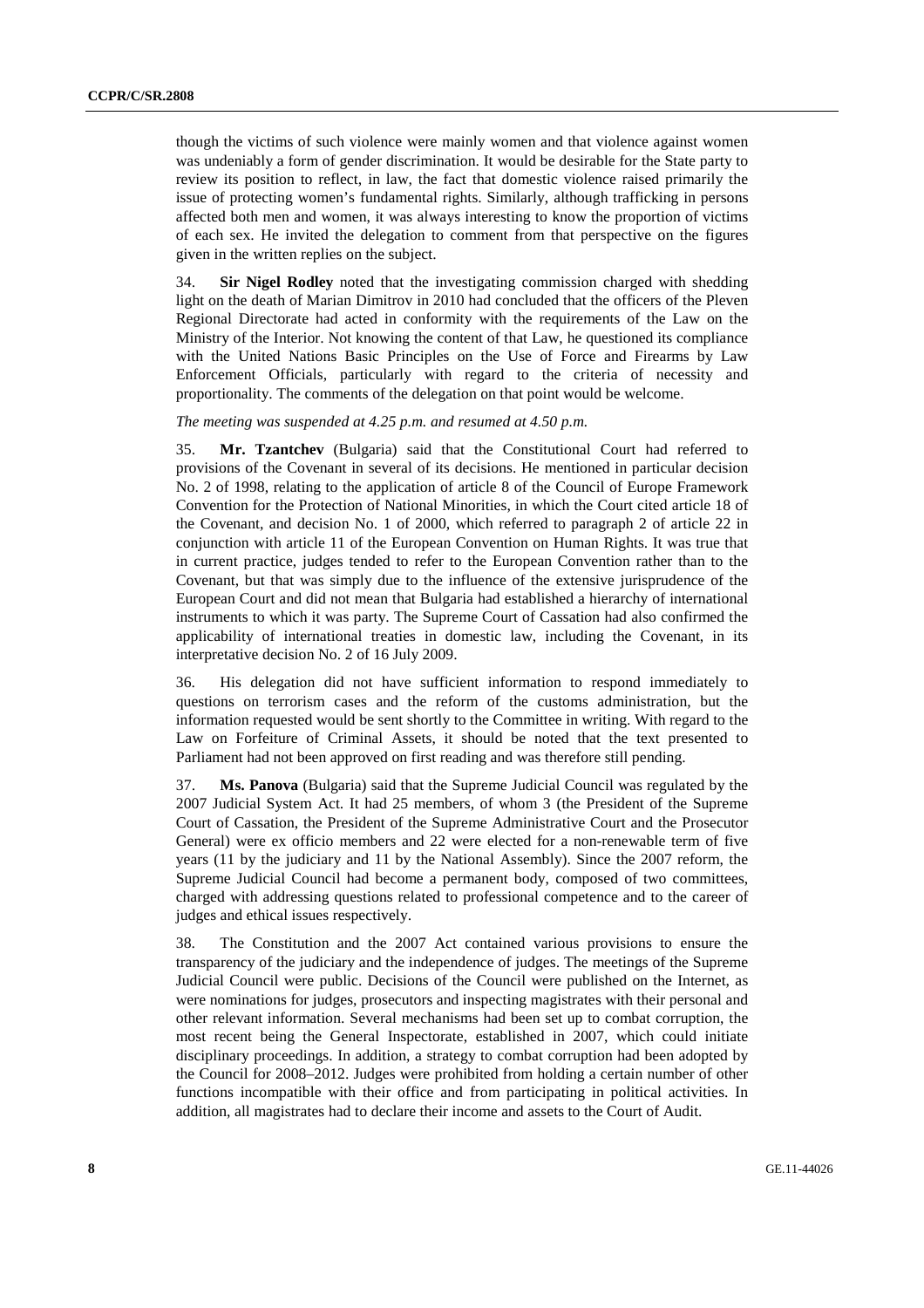39. Amendments to enhance the competence of the Supreme Judicial Council in disciplinary matters had been adopted in January 2011. A Code of Ethics had been developed in collaboration with the representatives of NGOs and the exchange of information between civil society and the standing committees of the Council had been strengthened to ensure better follow-up of disciplinary cases. Since 2010, 192 cases had been submitted to the Council, which had handed down administrative sanctions against 42 judges. The adoption of disciplinary measures did not preclude bringing criminal charges. Between January 2007 and June 2011, 9 judges, 17 prosecutors and 20 investigators had been prosecuted.

40. The Council of the European Union Framework Decision on Confiscation of Crime-Related Proceeds, Instrumentalities and Property had been transposed into domestic law in 2010. A special law on the mutual recognition of confiscation orders had been adopted. Its application was based on the mutual interest of the European Union States concerned.

41. The National Institute of Justice, which was overseen by the Supreme Judicial Council, provided initial and ongoing training for judges. Its programmes included a module on the European Convention on Human Rights and others on the treatment of minors in civil and criminal proceedings, transnational crime and the fight against trafficking.

42. **Mr. Tzantchev** (Bulgaria) said that the Council for Electronic Media was the main body in charge of monitoring the content of programmes broadcast by radio stations and television channels, as well as films and advertisements. It could be approached by the Minister of Labour and Social Affairs, other government agencies, NGOs or individuals. It analysed in particular the risks of gender-based discrimination, taking into account both explicit and implicit messages conveyed by the media. Since 2006, complaints could be submitted to both Ethics Commissions (for the press and for electronic media) of the National Council of the Foundation for Journalism Ethics.

43. The decision of the Supreme Administrative Court to which Mr. Thelin had referred was not final and the case was likely to continue. It was to be hoped that the competent court, later in proceedings, would leave no room for doubt as to the direct application of the Covenant by the Bulgarian courts.

44. The fight against trafficking in persons was a priority for the Bulgarian Government. The Ministry of the Interior had participated in joint international investigations of trafficking cases, and the work of the teams of border guards set up by Bulgaria and Romania on the border between the two countries and along the Black Sea coast had produced very good results. National legislation to combat trafficking in persons was fully in line with international standards in the field. The Penal Code prohibited all forms of trafficking and since 2009 the penalties for all trafficking-related offences had been increased. The sale of children constituted a separate offence and had also been punished more severely since 2009. It remained difficult to obtain the cooperation of victims of trafficking with the police and justice system, but it was encouraged by measures such as the granting of temporary residence and work permits for the duration of the trial. The Committee would find in the written replies (tables 7 and 8) statistics from the National Anti-Trafficking Commission on the number of trafficking investigations under way and the number of prosecutions and convictions to which they had given rise. All victims of trafficking were entitled to free medical and psychological treatment from the public health system and various NGOs. They could ask to be housed in a shelter for an initial period of 10 days, which could be extended up to 30 days. If the victim was involved in legal proceedings, accommodation could be provided until the end of the trial. With regard to the trafficking of babies to Greece, the Greek and Bulgarian authorities were cooperating closely to prosecute and punish those responsible. They had successfully conducted a joint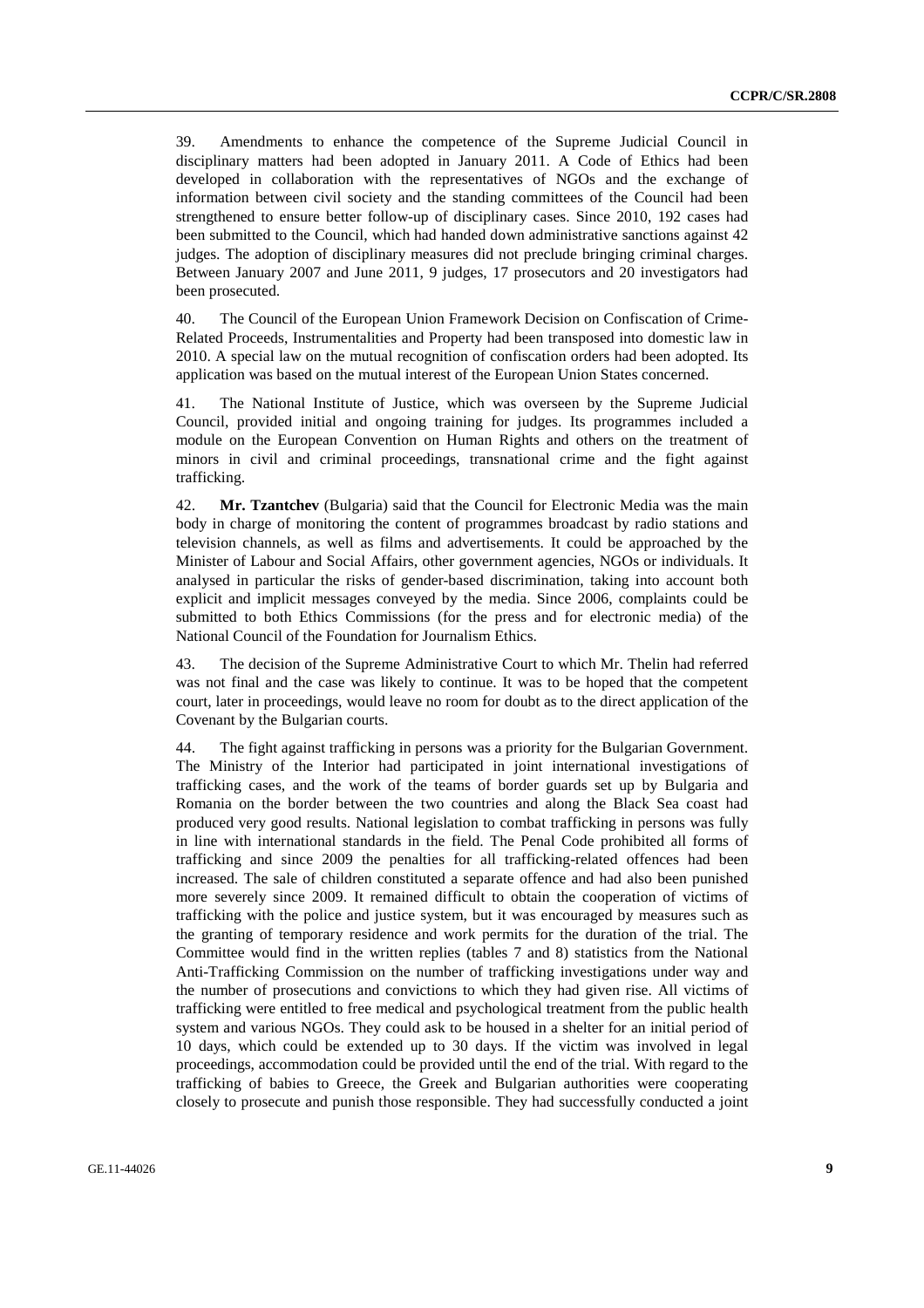operation in January 2011, following which charges had been brought. The trial was under way.

45. Corporal punishment was prohibited by law. Sections 10 and 11 of the Law on Child Protection guaranteed the protection of children against educational methods that were detrimental to their dignity, physical or moral violence and any form of control contrary to their interests. Under the Penal Code, as amended in 2010, anyone who physically abused a minor in their care could face up to 3 years' imprisonment. If the behaviour involved offences punishable by more severe penalties, they would be applied, in accordance with the relevant articles of the Penal Code. Alongside legislation, measures to raise awareness of child rights had been implemented for parents and professionals working with children, including teachers, to change attitudes and promote the use of other disciplinary methods. The State Agency for Child Protection played a highly active role in that area. It also provided a free helpline so that cases where children were being abused could be reported, but it was also open to parents seeking information or advice regarding their relationships with their children.

46. The Government was continuing its efforts to improve the situation of disabled persons in all areas of daily life. A set of provisions had been put in place to protect persons who, as a result of their health, age or social status or for other reasons beyond their control, were unable to look after themselves. Elderly persons living on their own and persons with physical or mental disabilities received special protection. Hospitalization without consent was allowed only in the case of people who were a danger to their immediate circle, to society or to themselves and must be ordered by a judge. Persons subject to such a measure were cared for in institutions specializing in the treatment of psychiatric disorders.

47. The Protection against Domestic Violence Act had been adopted in 2005. Under that Act, the court could impose various protective measures, including forcing the abuser to move out of the family home and stay away from the victim, the place of work and any other place that he or she frequented, and could sentence the abuser to a fine of between 200 and 1,000 leva. Since 2009, failure to respect a protection order had been punishable under article 296, paragraph 1, of the Penal Code. Non-legislative measures had also been taken to combat domestic violence. An inter-ministerial programme had been drawn up in that area and the Ministry of the Interior had appointed a national coordinator to facilitate its implementation and ensure that cases of domestic violence were treated with due diligence. An information brochure for victims had been published on the website of the Ministry of the Interior, which also provided models of complaints that victims could use as a guide. There was also a toll-free, staffed telephone number from which victims could obtain information, as well as psychological and legal assistance. There were currently three refuges and five emergency shelters for women victims of domestic violence, funded jointly by the State, local authorities and non-governmental sources.

48. Two types of remedy were available to victims of discrimination: administrative remedies, via the Commission for Protection against Discrimination, and the judicial remedies. With regard to the statistics in the written replies, it should be noted that the figures given in paragraphs 13 and 14 concerned the number of discrimination complaints submitted to the Commission for Protection against Discrimination, while those in the table corresponded to cases examined by the courts. Those figures clearly showed that victims favoured proceedings before the Commission – 896 complaints had been received in 2010, as against only 18 cases dealt with by the courts in the same year. Doubtless the fact that the costs of the proceedings before the Commission were fully covered by the State budget partly explained that success, but it could also be seen as a sign of confidence in the effectiveness of that procedure. With regard to legal proceedings, 36 judgements and 6 judicial reviews were currently pending.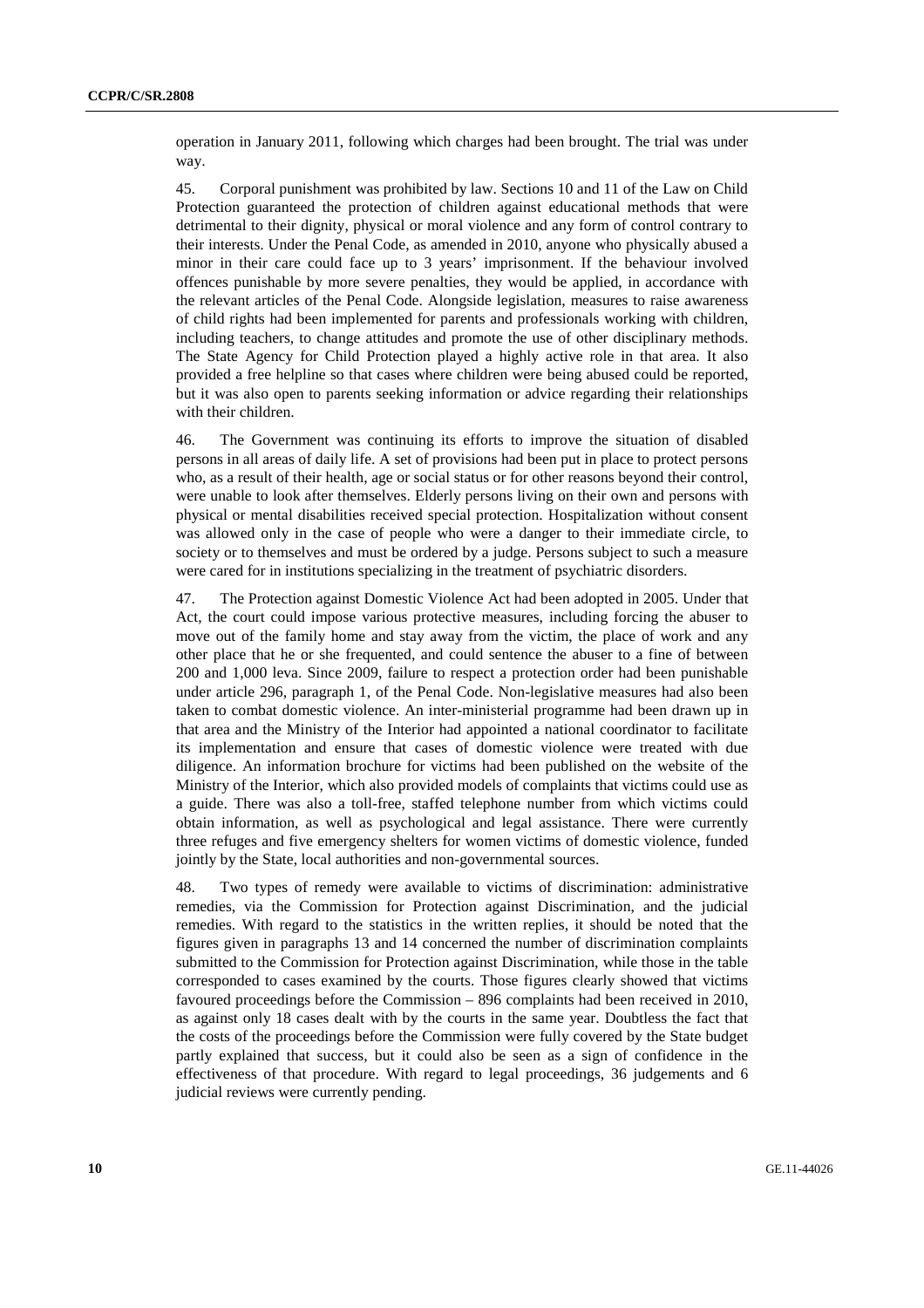49. The Equal Opportunities for Women and Men Bill had been approved by the Council of Ministers on 20 July 2006, but the standing committees of Parliament had sent it back for reconsideration on the grounds that many provisions duplicated those of the Protection against Discrimination Act. The competent authorities were currently working on the implementation of measures formulated by the National Council on Gender Equality.

50. Any alleged violation of the law by police officers led to an investigation; if, on the basis of the evidence gathered, there were reasonable grounds to believe that a violation had been committed, the file was forwarded to the public prosecutor's office for follow-up. That procedure was applied in all cases, regardless of the ethnicity of the victim or the nature of the offence. The independence of the investigations was guaranteed by the Criminal Procedure Code, which expressly provided that investigations into crimes allegedly committed by members of the police force must be conducted by judges, and not by police investigators. The police officers' duties were defined in the Code of Police Ethics, overseen by the Permanent Commission on Human Rights and Police Ethics; any breach of the duties defined in that code was a disciplinary offence. The inspection services of the Ministry of the Interior conducted an annual analysis of reported disciplinary offences and verified that appropriate sanctions had been applied. They then reported to the Ministry of the Interior, which decided whether any measures should be taken to reinforce discipline and prevent further violations. Instruction No. Iz-1711 of 15 September 2009 of the Ministry of the Interior expressly prohibited the use of physical force, auxiliary tools or weapons against detainees, except for the rare cases provided for by the Law on the Ministry of the Interior. The use of torture and cruel, inhuman or degrading treatment, incitement to commit such acts or consenting to such acts were also prohibited, as was discrimination. Officers were required to inform detainees of the reasons for their arrest and their rights at the time of detention. Those provisions also applied to members of the armed forces. In May 2011, the Ministry of the Interior had held a public debate on amendments to the Law on the Ministry of the Interior designed to restrict the use of force by law enforcement agencies to those situations that satisfied the criterion of absolute necessity, in accordance with European standards. A bill was currently under review. With regard to the case of Marian Dimitrov (question 10), the inquiry commission had examined the circumstances of death and concluded that the officer concerned had acted in compliance with the Law on the Ministry of the Interior. The prosecutor handling the case had dropped the preliminary investigation after concluding that the officer had not committed an offence. The Pleven District Court had upheld the decision of the prosecutor.

51. **Mr. Rupchev** (Bulgaria) said it was the European Commission that should be asked why it was so interested in corruption in Bulgaria since it was responsible for having set up the Mechanism for Cooperation and Verification under which the situation in Bulgaria in that regard was evaluated. However, that should not be taken to mean that corruption was a phenomenon that affected only certain European countries. Testament to the fact that all countries of the European Union were affected was the announcement, by the European Commission in June 2011, of new anti-corruption measures that would apply to all member States. The Bulgarian Penal Code punished corruption among judges, prosecutors or police officers in the same way.

52. A question had been asked concerning the announced adoption of a new Penal Code. A working group, composed of academics, experts from the Ministry of Justice, prosecutors and judges, was preparing a draft. It was expected to complete its work by 2012. The text would be the subject of a public debate before being submitted to Parliament, ideally by summer 2012. The fact that the definition of torture, as set out in the Convention against Torture, was not included in a particular provision of the Penal Code did not mean that all actions to which that definition related were not covered by different provisions of the Penal Code. Therefore, acts of torture, as defined in the Convention against Torture, were